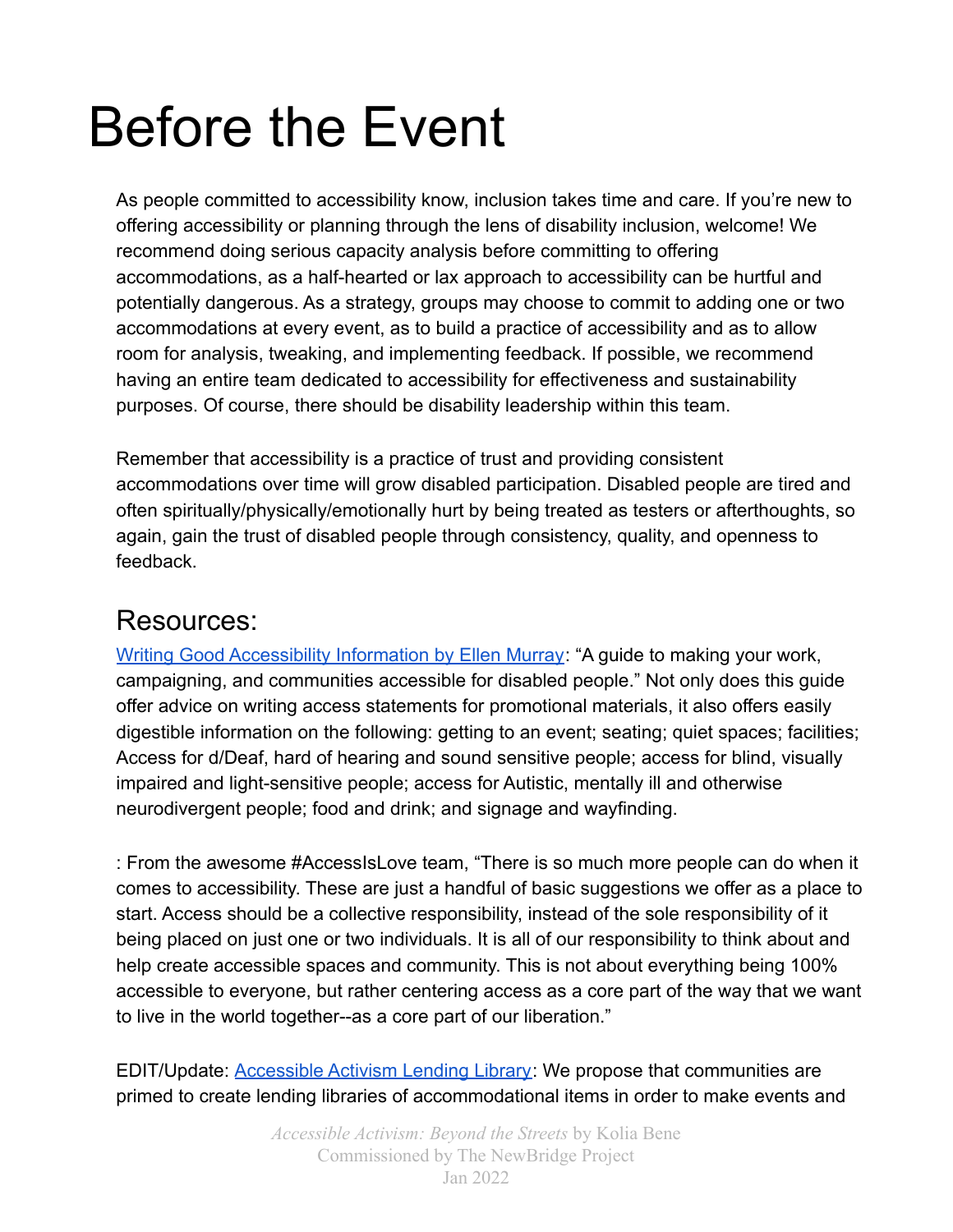event spaces more accessible. This brief document provides a list of suggested supplies, ideas on how to collect the supplies, and a few ideas on how to effectively run a lending library.

# A Note On Preventing Burnout and Creating Movement **Longevity**

Many resources exist on how to overcome burnout after activists and organizers reach a point of shut-down or exhaustion. We posit that more strategies must be in place to prevent burnout from occurring in the first place. While this is a sector that needs more collective focus, we offer a few resources in the section at the end of this document and suggest the following:

Set reasonable expectations and learn how to create long-term visioning and planning. Hold space for creating boundaries and celebrate when members of your community exert boundaries.

Create systems of accountability.

Start from scratch when necessary, but understand that blueprints for organizing exist in abundance.

[Learn how to apologize](https://leavingevidence.wordpress.com/2019/12/18/how-to-give-a-good-apology-part-1-the-four-parts-of-accountability/) and embrace generative conflict.

Do not hoard information, power, leadership, or keys to success. Create accessible information sharing that a group can access and prioritize record keeping and note taking so that new members can fill-in, catch up, and seek out the information and resources they need. For example, groups should know how to safely access passwords and groups should prioritize creating role descriptions with resource lists and how-to guides.

Value lateral leadership models instead of hierarchical leadership models. Learn how to identify signs of what burnout looks like for you and come up with a plan on how you'll accommodate and address it. Burnout can look or feel like the following: anger, anxiety, brain fog, difficulty communicating, disappointment, fatigue, going nonverbal, guilt, illness, insomnia, irritability, isolation, lack of motivation, numbness, pessimism, physical pain, sadness, shame, symptom flareup, visible signs of flareup like hives. We realize that this Ways to start: Creating [Access from #AccessIsLove](https://www.disabilityintersectionalitysummit.com/places-to-start) list may look and feel very similar to your "normal" when it comes to living with chronic illness and/or disability.

Create opportunities for community-building that are fun, rejuvenating, and restorative. We must advocate towards COVID-safe social opportunities that are highly socially distanced or virtual so that disabled people don't feel further isolation by missing out on social events. Prioritizing bonding activities that happen in-person during a dangerous respiratory pandemic is, unfortunately, ableist.

Protect and honor taking breaks. If someone announces a break, celebrate their assertion and honor their wellness by respecting their boundaries.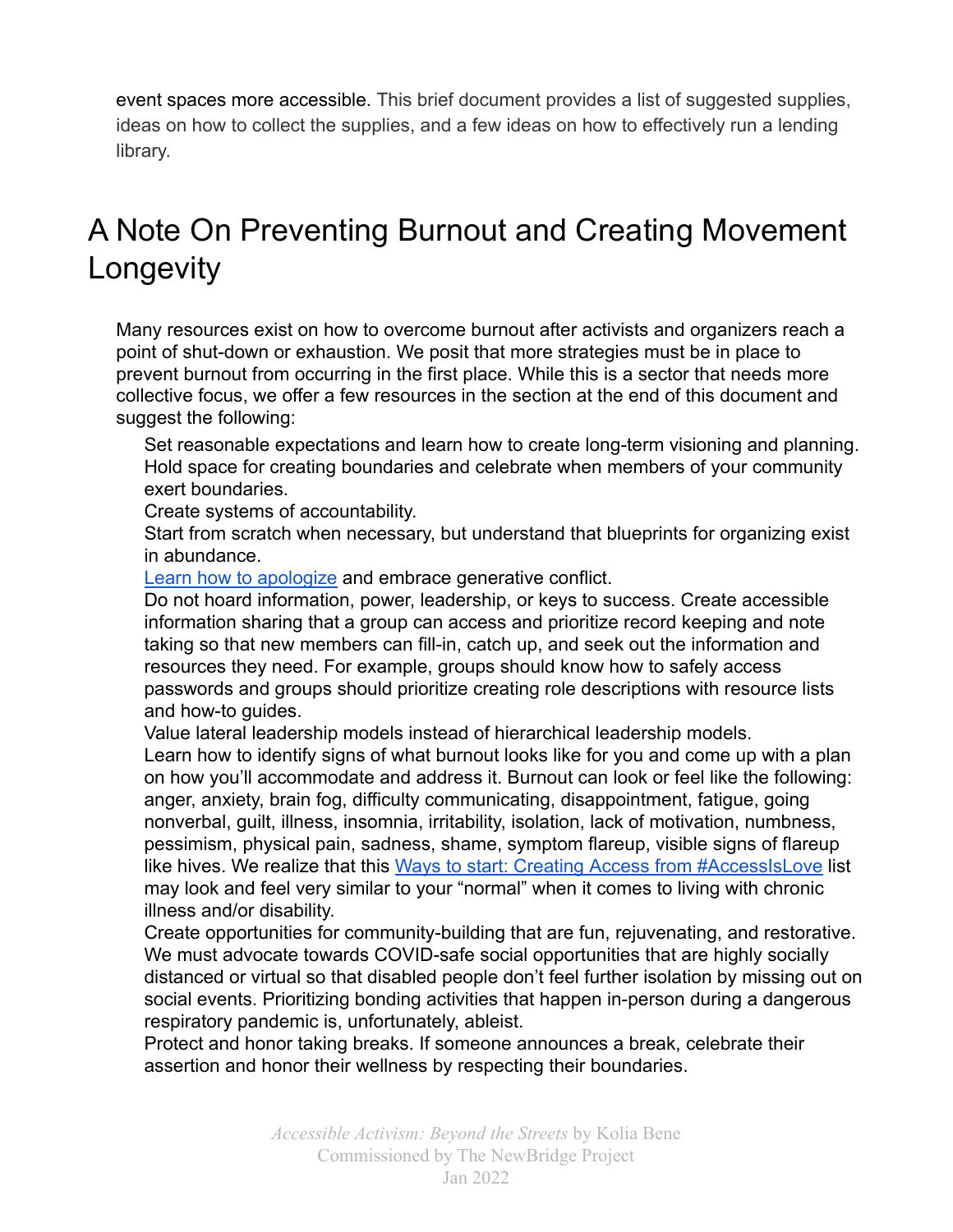# Before the Event: for Event Planners & Organizers Major Components of Planning an Accessible Event:

**Timeliness** 

- ◆ Spontaneous actions are often unsafe and especially inaccessible for disabled people.
- ◆ Consider that disabled people have to arrange some or all of the following: Transportation: Many disabled people don't have access to or are unable to provide personal transportation, much of public transportation is inaccessible due to conflicting access needs and infrastructure inadequacies, and rideshares often discriminate against disabled people. Not only that, but many disabled people must plan routes and research parking, paths of travel, and infrastructure barriers. It takes a good deal of time to plan, schedule, and secure reliable and safe transportation. Energy allocation: A hidden part of disability is that many of us must rest heavily before and after events in order to attend. This is often scheduled and another reason why we are often unable to spontaneously participate, or participate with short notice.

Care work: Disabled people are caregivers and disabled people receive care from caregivers. This is a commitment and need that requires a financial investment. Disabled people need time to find people to cover their own care work, whether it's being given or received. Medical planning: Many disabled people can't rely on services that offer non-disabled people ease such as fast food, so consider that disabled people spend more time planning and preparing food. Many disabled

people often have to plan medical care around events they'd like to attend and many people often schedule "maintenance" medical appointments after attending events to help them recover.

- $\blacklozenge$  With this in mind, it's best to offer as much head's up as possible before an event so that disabled people and their care teams can effectively plan. If possible, we recommend offering two weeks advance notice at minimum.
- ◆ Not all events and actions offer the luxury of time. Still include disabled people in invitations to and planning of spontaneous and urgent events/actions.
- ◆ Most importantly, offering ample time between the announcement of an event and the event itself gives people room to request accommodations and for access teams to enact those accommodations. Accessibility offered at the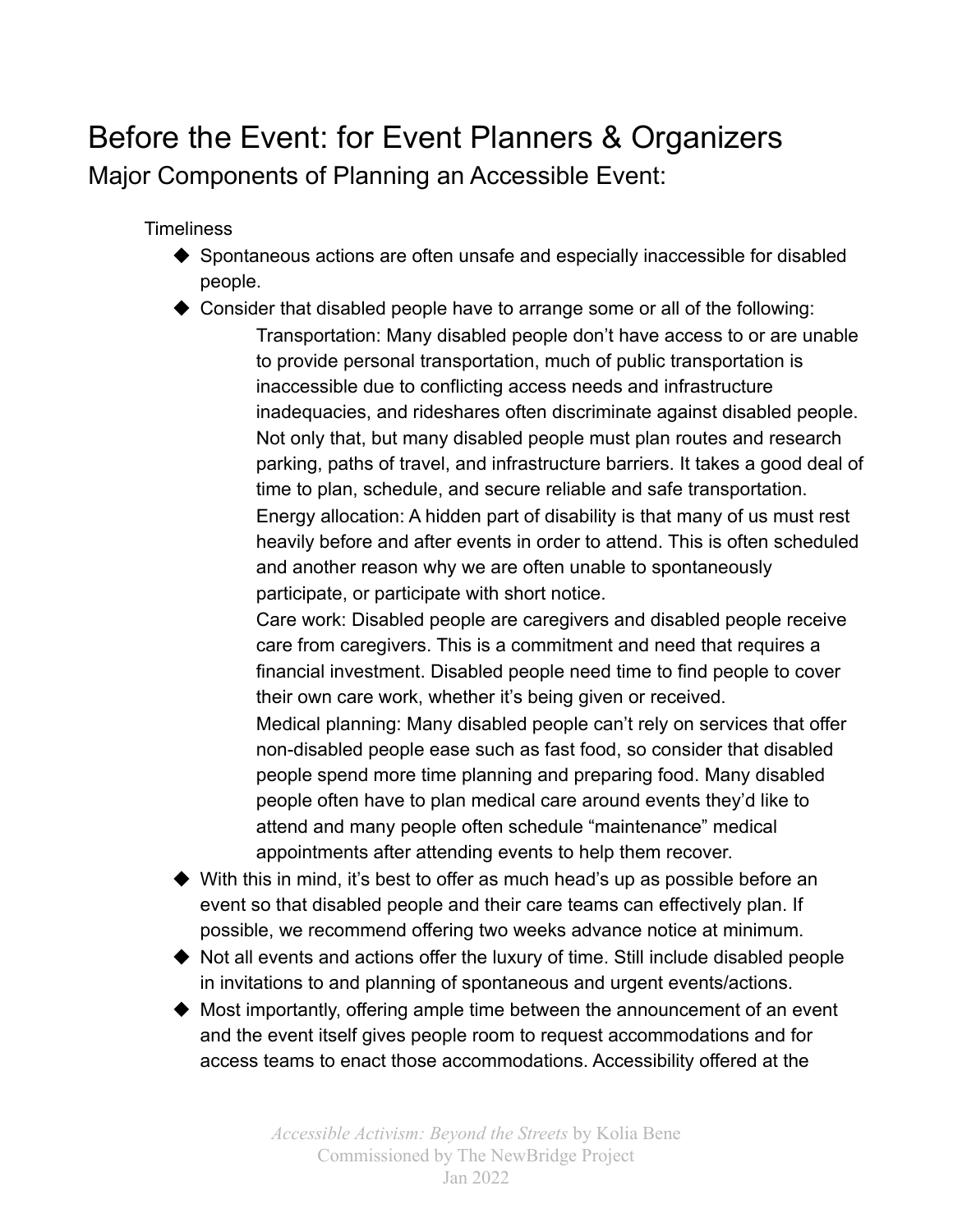last-minute is certainly doable, but quite often stressful and may make for a tough experience.

### Location

◆ Many resources exist that help organizers analyze a space for accessibility. We strongly recommend that full location evaluations be done before choosing a location for an event.

**Infrastructure** 

- ◆ Rent and place ramps.
- ◆ Ensure that elevators work and if they don't, relocate.
- ◆ When renting platforms and stages, rent ramps to go with them. Always have a ramp available, even if nobody requests it.
- ◆ Create more accessible parking spaces and safe drop-off spaces by using water- dissolvable chalk paint, traffic cones, and printable signs. Be sure to have people designated to this area to help facilitate rogue parking.
- ◆ Place way-finding signage.
- $\blacklozenge$  Designate accessible seating that is not blocked or trapped by standing people. Choose chairs that can accommodate weight and size. Space chairs with ample room to travel between rows and stretch legs out.
- $\blacklozenge$  If the event is taking place somewhere with difficult terrain such as tall grass, sand, cobblestone, brick, broken concrete, or other uneven surfaces, consider creating a rogue accessible pathway using plywood or similar.
- $\blacklozenge$  If the event is taking place during inclement weather, place large umbrellas, tents, heaters, or fans and the like. As a reminder, inclement weather is not the prerequisite for providing these accommodations! Many disabilities render people sensitive to temperature and exposure, so always having shade and heating/cooling available is a standard accommodation.

◆ Rent wheelchair accessible portable toilets and place them properly.

- Position portable toilets on flat surfaces with easy entry, i.e. do not place them against a curb so that people have to step up to get inside. Position portable toilets in a place that has a large, clear, barrier free space in front of it so that wheelchair users can enter and exit with ease. Post signs on the accessible portable toilets that let people know their use should be prioritized for disabled people.
- ◆ Sound amplification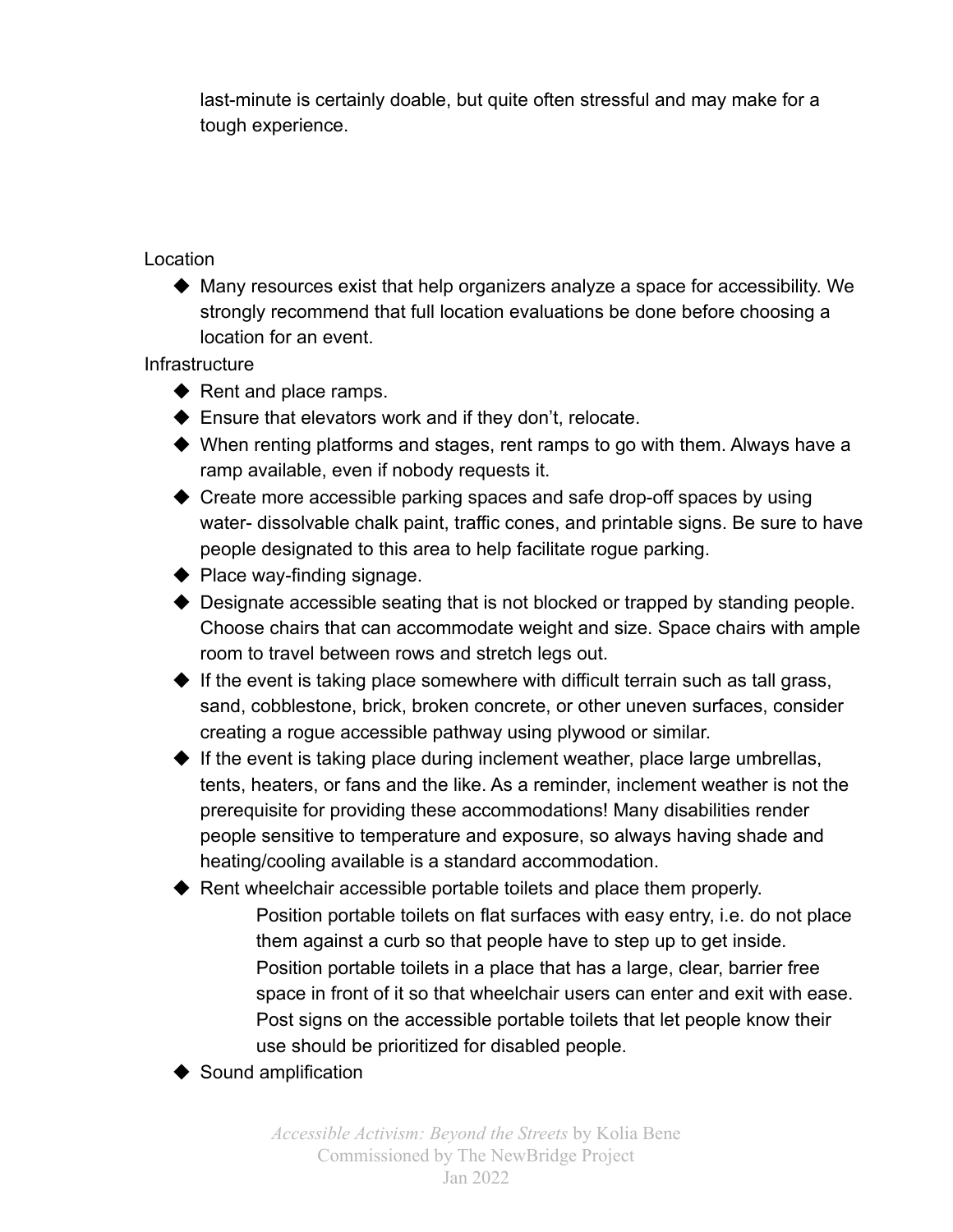Rent and place speakers throughout the event space. Test them to make sure there is no painful feedback, fuzz, or reverberation.

Rent and place mics that are adjustable so that people can use them hands-free.

◆ Designate spaces

Smoking spaces far away from people

Scent-free spaces if a fully scent-free environment is not possible

Quiet spaces

Medical spaces

Cool-off/heat-up spaces

Optional nursing spaces

Meaningful engagement spaces for people who may be unable to fully participate, like viewing spaces for people unable to march, for example Accessible seating

Collaborations

◆ Include disabled people as speakers, leaders, and prominent decision makers. Remember #DisabilityTooWhite and strive to platform disabled people that aren't white and straight, as that is who currently takes up the most space in the disability community.

◆ Ensure that any nondisabled speakers evaluate and edit their performances or speeches to be inclusive of and sensitive to disability.

**Materials** 

◆ If there are print materials, consider offering them in large print, braille, audio, and digital.

Communications

- ◆ Eliminate [ableist language](https://www.autistichoya.com/p/ableist-words-and-terms-to-avoid.html)
- ◆ If your group, organization, or event has an inclusion statement, be sure to include disability. Remember that simply listing disability doesn't actively dismantle ableism and there must be action paired with recognition.
- $\blacklozenge$  If the event has promotional materials, consider depicting disability on it. We love visual representations of our diverse disability experiences that aren't paternalistic or tokenizing. Work with disable people to make sure you get representation right! Again, remember to avoid depicting #DisabilityTooWhite!
- ◆ Write access information for promotional materials. Again, we recommend [this](https://ellenfromnowon.co.uk/wp-content/uploads/2017/12/WritingGoodAccessibilityInformation.pdf) [guide](https://ellenfromnowon.co.uk/wp-content/uploads/2017/12/WritingGoodAccessibilityInformation.pdf).
- $\blacklozenge$  Write access guides for events to be distributed via as many communication pathways as possible.
- ◆ Offer image descriptions for all images/graphics.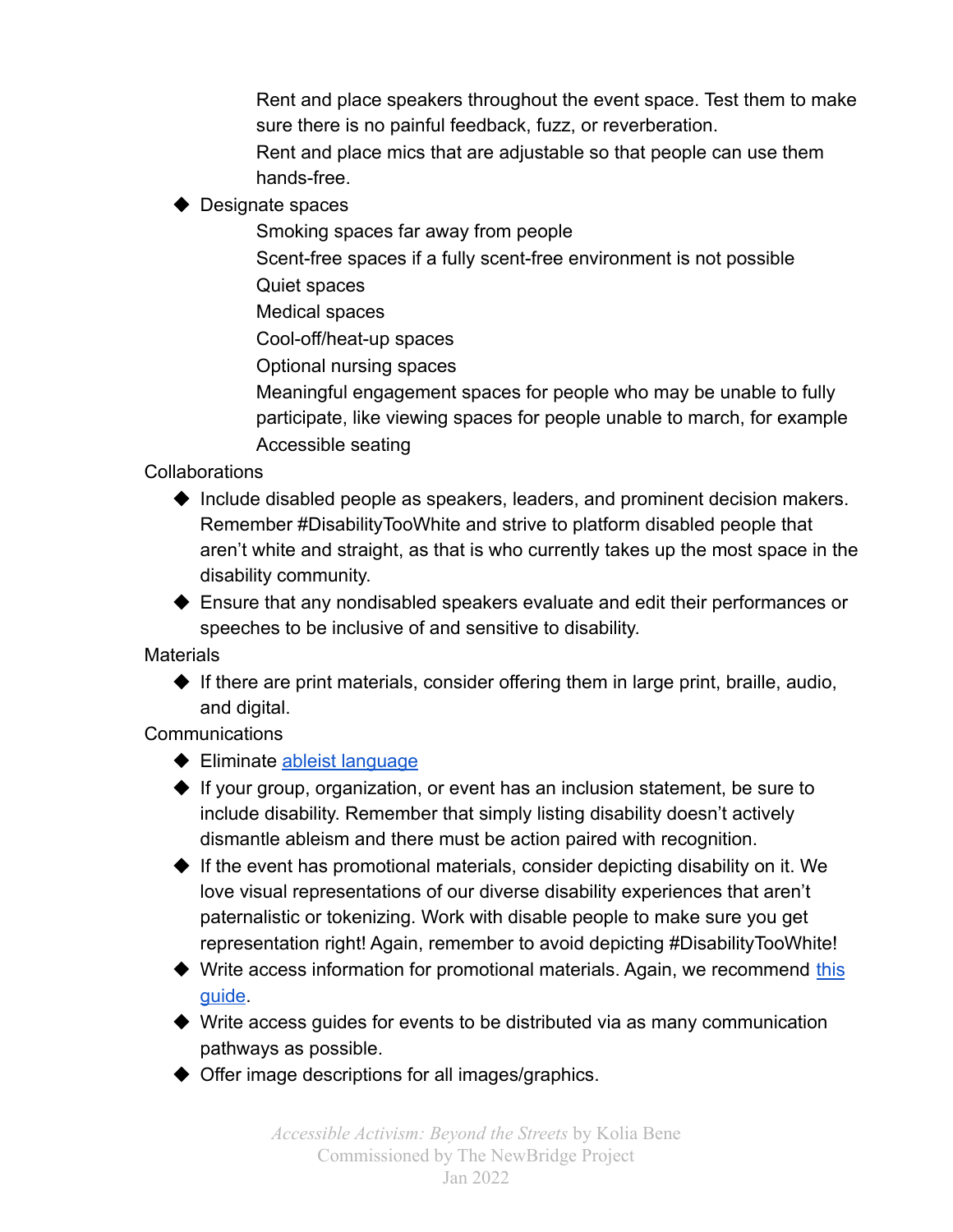◆ Create accessible press, social media, and other promotional material. Just because something is published digitally does not mean that it's accessible. Here's an inexhaustive list of things to research and implement to produce accessible media:

> Video access: Accurate caption, audio descriptions, video descriptions Website access: Create websites that meet WCAG standards or better. Do not use plug-ins that claim to increase accessibility because they often cause more problems than solutions. Alt text, test screen reader compatibility, check contrast, use legible fonts, etc.

PDF/Document access: Make it keyboard navigable, make it searchable, alt text, test screen reader compatibility, check contrast, use legible fonts, etc.

Twitter access: Alt text, describe GIFs, post accessible videos that have audio descriptions and captioning or provide your own as a thread, #CamelCaseHashtags

Instagram: Alt text, image descriptions, video closed captions, add captions to stories using the text feature or Apps, don't use GIFs that flash more than three frames per second, avoid using jarring or disorienting filters, #CamelCaseHashtags

◆ Create and share a photography policy

Consider publishing a photography policy, designating an area for photos and videos, and announcing the photography policy beforehand. Many disabled people are uncomfortable being photographed or videographed because they fear being tokenized or surveilled. Disabled people may fear that their state support could be taken away if they are photographed or filmed during an action. With this knowledge, decide on whether or not photography is allowed and by whom and make sure people attending the event know the policy.

Consider that abuse of disabled people at the hands of police should be filmed for evidence and create a safety plan surrounding that possibility. Of course, the first step before documentation should be aid and deescalation.

*Please remember that the state has used photos of actions posted to social media to target activists after events. Please remember that this especially impacts multiply marginalized and posting photos is a huge safety issue.*

Release Access Info: Write an Access Note or Access Guide and distribute it widely before an event. Access info should include as much information as possible and may outline the following: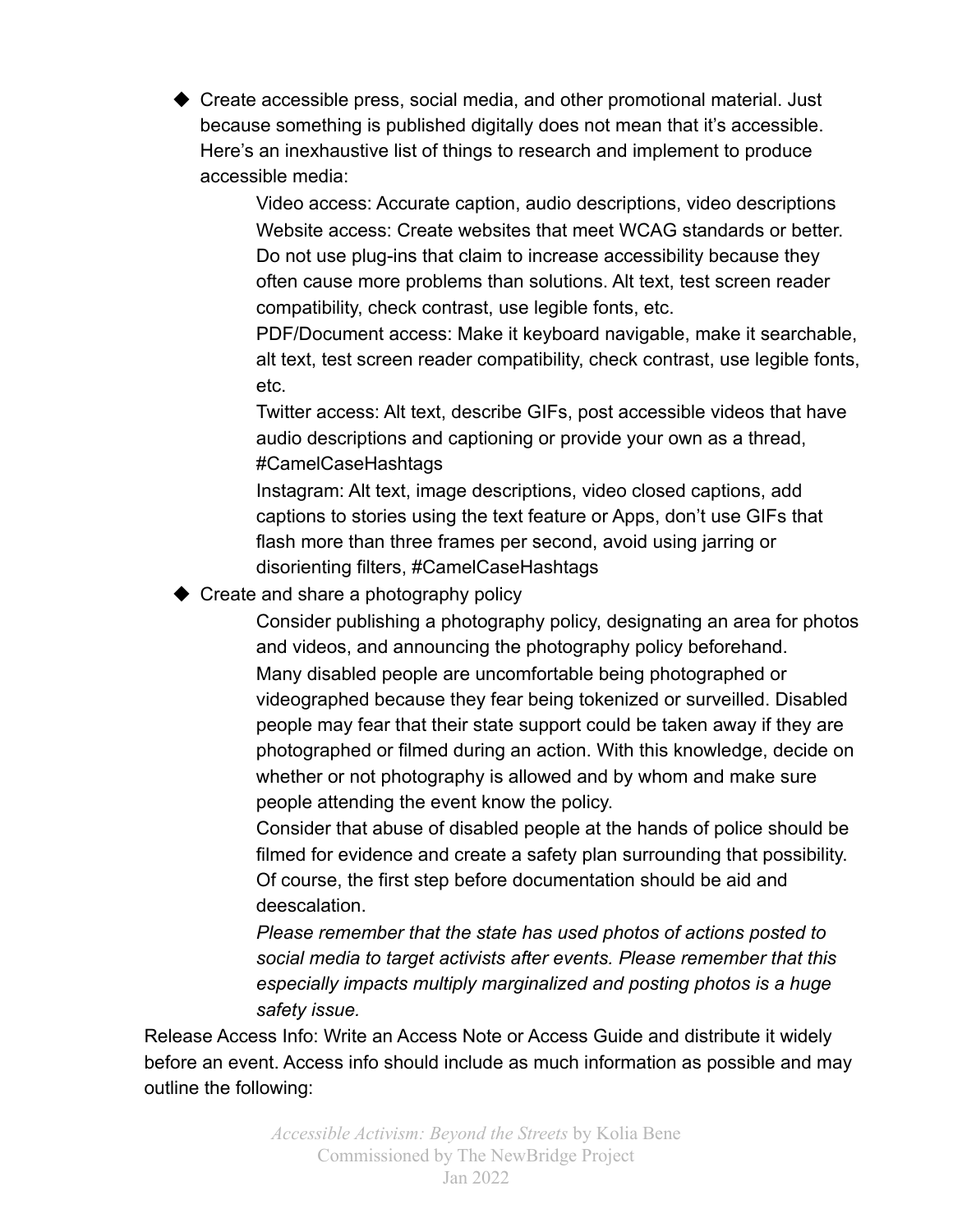◆ Route

Parking: Access, Free/Paid (coins/card), path from parking to event Type of Street: smooth pavement, uneven pavement, loose gravel, brick, inclines, hills, debris, dirt, shaded, exposed, etc.

Are there designated sidewalks? Ramps and curb cuts? Barriers on sidewalks like restaurant seating, cracks, uneven pavement, tree routes, snow, leaves?

Wayfinding: Tactile, visible, easy-to-miss, size, height of signs, language of signs, material of signs (are they hard to see because of reflectiveness, etc)

Public transportation

Provide information on all public transport available, including the distance one must travel between public transportation stops and the event location.

If possible, provide fund reimbursement for transportation and try to make this process as simple as possible by not asking for receipts or offering reimbursement rounded up to the nearest dollar as to avoid clunky change.

#### ◆ Bathroom and Water Access Info

Bathroom Information

Single-person or stalls?

Type of stalls?

Changing tables available (child and adult)?

Trash cans available? Location of trash cans?

Types of hand drying options available?

Are bathrooms gendered?

◆ Consider making bathrooms non-gendered for events using [Ellen Murray's Gender Neutral Toilet Signage Kit](https://ellenfromnowon.co.uk/accessible/)

Water Information

Water available?

Types of fountains available? Height of fountains?

Cups and plastic straws available?

▶ Sensory Info

Type of lighting?

Type of sound?

Fidget toys available?

Quiet space available?

◆ What supports are offered?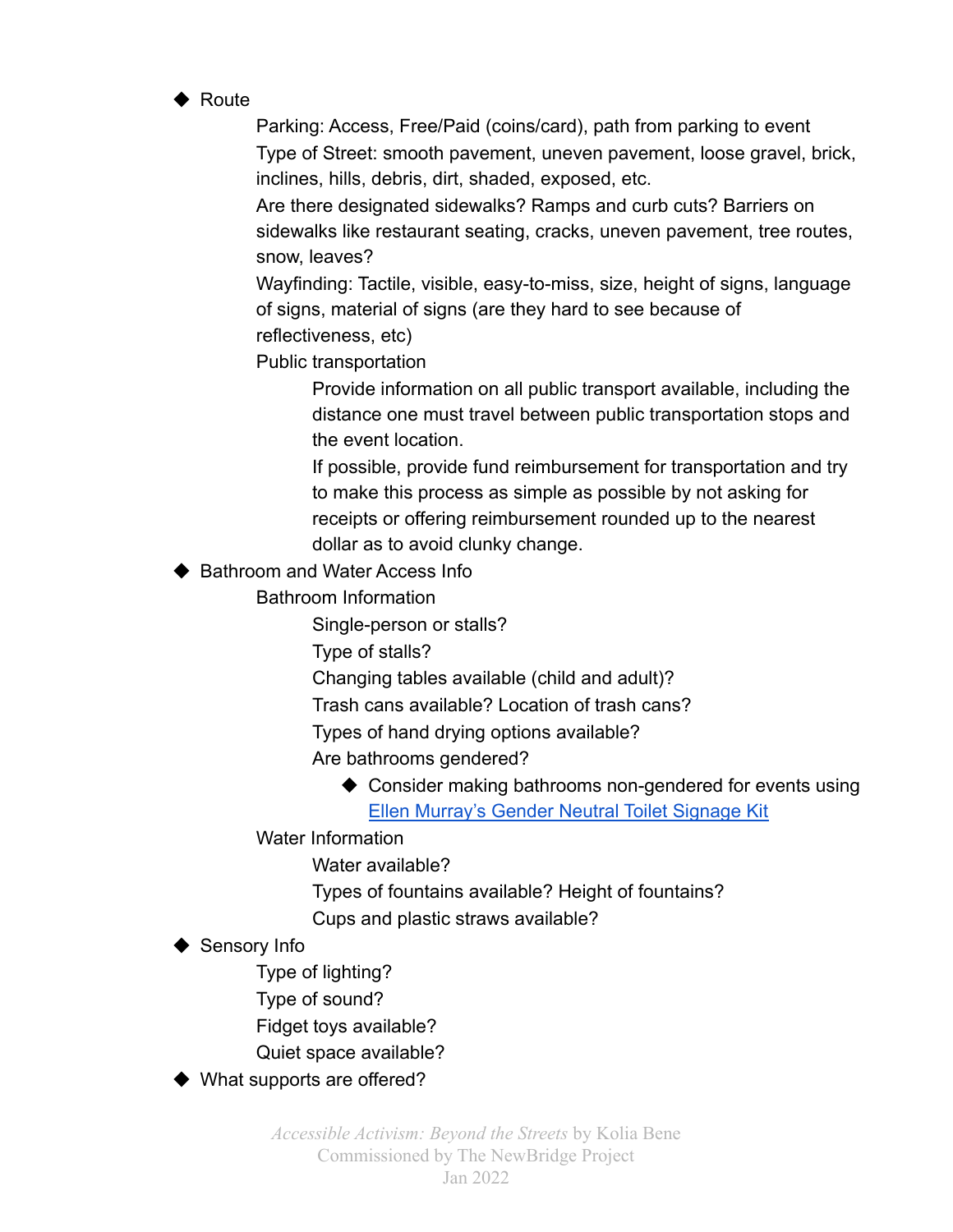Will there be interpreters? (ASL and/or other languages) Communication access real-time translation (CART): aka open captioning, real-time stenography, or real-time captioning.

> Converts speech to text, most often displayed on screens There are many advantages to having CART. It's great for people who missed a part of programming and need to look back at the captioning to catch up. It's great for people who learn best through multimodal forms of information sharing. It offers a historical document that once completed can be referenced later for any number of needs.

Remember that CART is not a translator feature! If you are presenting in multiple languages, you need that many CART providers in corresponding languages.

Will there be caregivers?

If possible, release their information and credentials and establish a way for disabled people to communicate with caregivers before the event.

Outline exactly what care will be offered (changing, bathroom support, feeding, etc).

Will there be childcare?

If possible, release the names and photos of caregivers to prepare young people for the event. If possible, preview the types of toys, games, or activities that will be available. A social story or access guide would be helpful for kids.

Will the lodging be accessible?

If the event is expecting people from out of town, offer information on accessible hotel options and housing. Remember, just because a hotel markets itself as accessible doesn't mean that the space will properly built with ADA requirements. If possible, preview lodging spaces and have photos available for people to look at ahead of making reservations and traveling.

What is the schedule?

Release the schedule early, post the schedule prominently, and build in ample break and transition time.

Remind people that the schedule may change so that we can move at an accessible rate and make sure everyone's needs are met.

#### ◆ Safety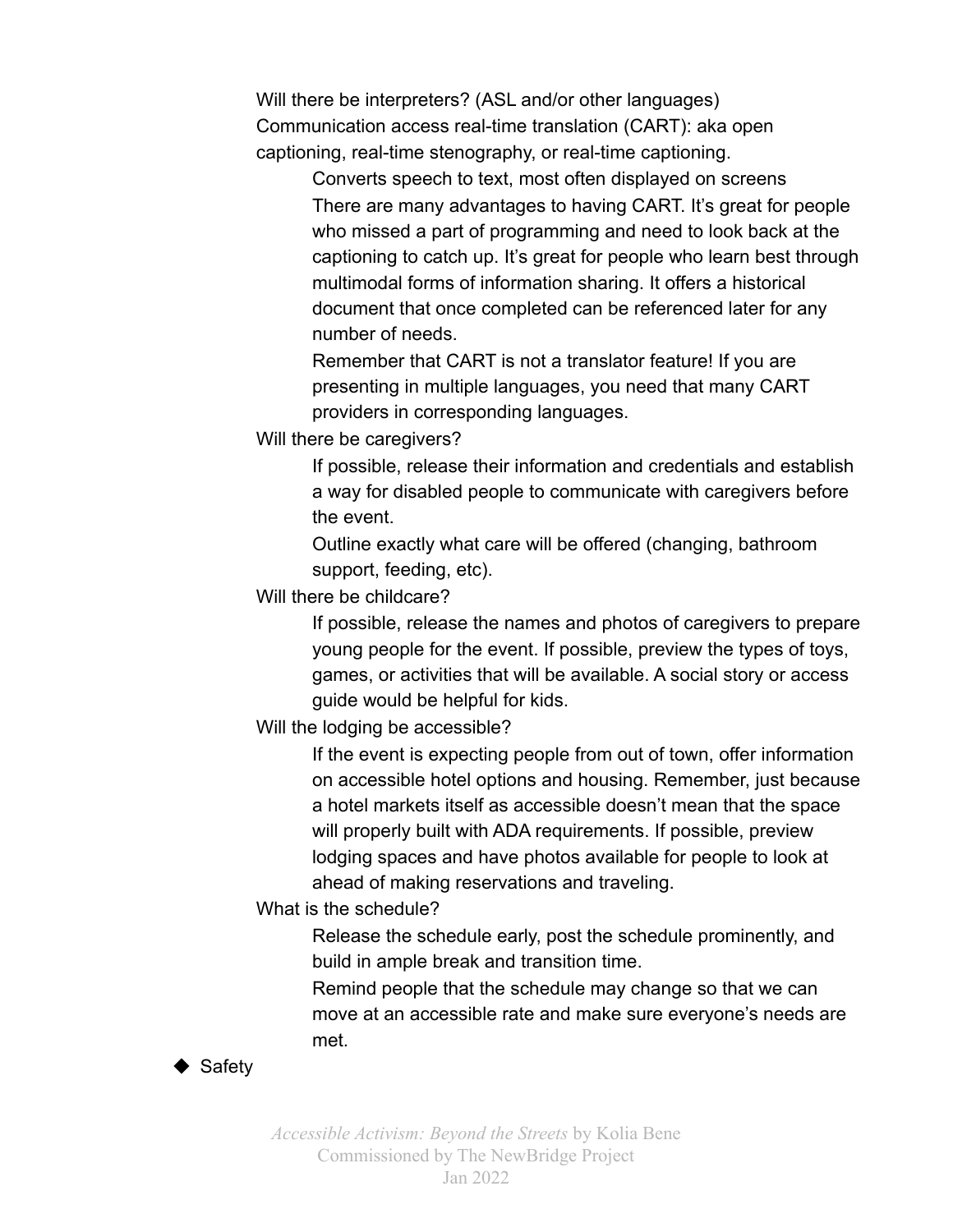What training have the event organizers taken? Deescalation? Naloxone administration? Crisis intervention? CPR? First aid? How can people seek out those services? Will helpers have identification so people know how to spot them when in need?

What is the fire evacuation route, especially for people who use mobility aids? Is there a tornado shelter and does it require navigating stairs? Who will be able to help with physical evacuations? Will pathways be cleared in the event of snow, ice, or wet leaves? If not, will the event be rescheduled or moved to virtual?

We strongly advocate for never calling or involving the police. However, that isn't always possible, especially if they show up on their own accord. Being honest about the possibility of police presence is an essential access practice. Will the police be present? If so, in what capacity and proximity? What will event organizers do before calling the police, during police intervention, and after police intervention?

Can organizers provide both long and short term support should attendees become disabled by police violence?

◆ Help people know what to wear, bring, and prepare for:

Consider the type of event and what people will be doing (standing, sitting, walking)

Will the event be longer than a few hours? (think: food, diapers, medications)

Is there a potential for physical danger? (think: tear gas, arrests, other forms of brutality)

Plan a route and release the map in promotional materials

◆ Avoid hills, streets without sidewalks, and places with poor infrastructure like cracks and potholes

◆ Map: show slopes, show accessible parking spaces, show bathrooms, show curb cuts, draw path of recommended route, show public transportation stops, label types of terrain, label distance between things, clearly label everything using legible and contrasting fonts, write an image description of the map

Make disaster preparedness plans

- ◆ Plan, map, and announce evacuation routes
- ◆ Warn people of potential sensory triggers in the event of a fire or other emergency, like loud sirens and flashing lights

◆ If the building has stairs, come up with a plan on evacuating people who use mobility aids. If a person who uses a mobility aid attends your event, you may consider asking them if they are open to having a conversation about the aid they may need during an emergency or an evacuation.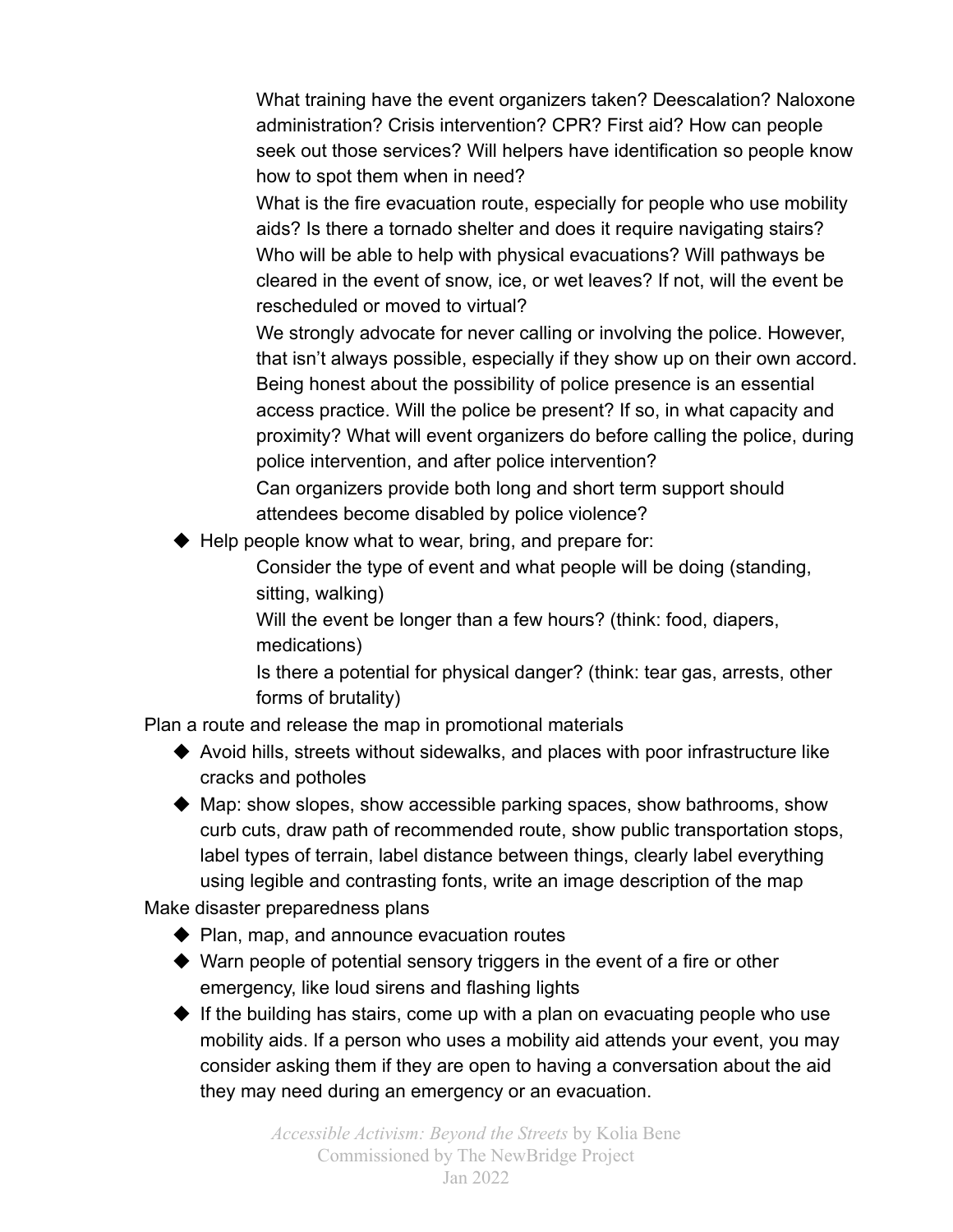Make safety plans

- ◆ Learn how to treat overdoses and let people know whether or not you can accommodate that.
- ◆ Disclose whether or not police will be or may be present at an event (we heavily advocate towards never involving the police, but some police presence may be unavoidable, given particular circumstances), let people know what you'll try to do to deescalate before calling the police, and what behaviors or situations may trigger event organizers to call 911.
- $\blacklozenge$  If you have an intimate relationship with attendees, ask them to submit their personal safety plans to event organizers beforehand, if appropriate. This can help event organizers and attendees know what helps them in high-risk or high-stress situations.
- ◆ Publish safety plans in Access Notes and be sure to go over safety plans at the start of each event.

Provide training

- ◆ Train volunteers, peacekeepers, staffers, speakers, servers, caretakers, and anyone formally associated with the event on disability etiquette, accessibility, hidden disabilities, deescalation, what to do instead of calling the police, and the like.
- ◆ Train everyone on safety protocols, especially emergency evacuation and disaster preparedness.
- $\blacklozenge$  Train street medics through a disability and accommodational lens.

Offer accommodations that go above and beyond

- ◆ Proxy program: <https://www.sufferingthesilence.com/marching-with-me>
- ◆ Build pop-up environments

Cool down space: ice buckets, hoses, ice packs, fans, etc. Warm up space: heating pads, heating blankets, heaters, etc. Quiet spaces/Clement spaces: comfy spaces, tents, stim toys, etc. Rest and recharge space: cots, mats, pillows, etc.

### A Note On Scents and Chemical Sensitivities:

Scents and chemicals are a major barrier that many spaces, events, and groups fail to accommodate.

The disabling events of 2020, especially a respiratory virus that leaves people with long-term symptoms and continued climate chaos, will increase disabilities like chronic migraines, allergies, asthma, MCAS, or multiple chemical sensitivities. We can accommodate these disabilities and illnesses by reducing triggering fragrances and chemical exposure that often have a debilitating multi-system response.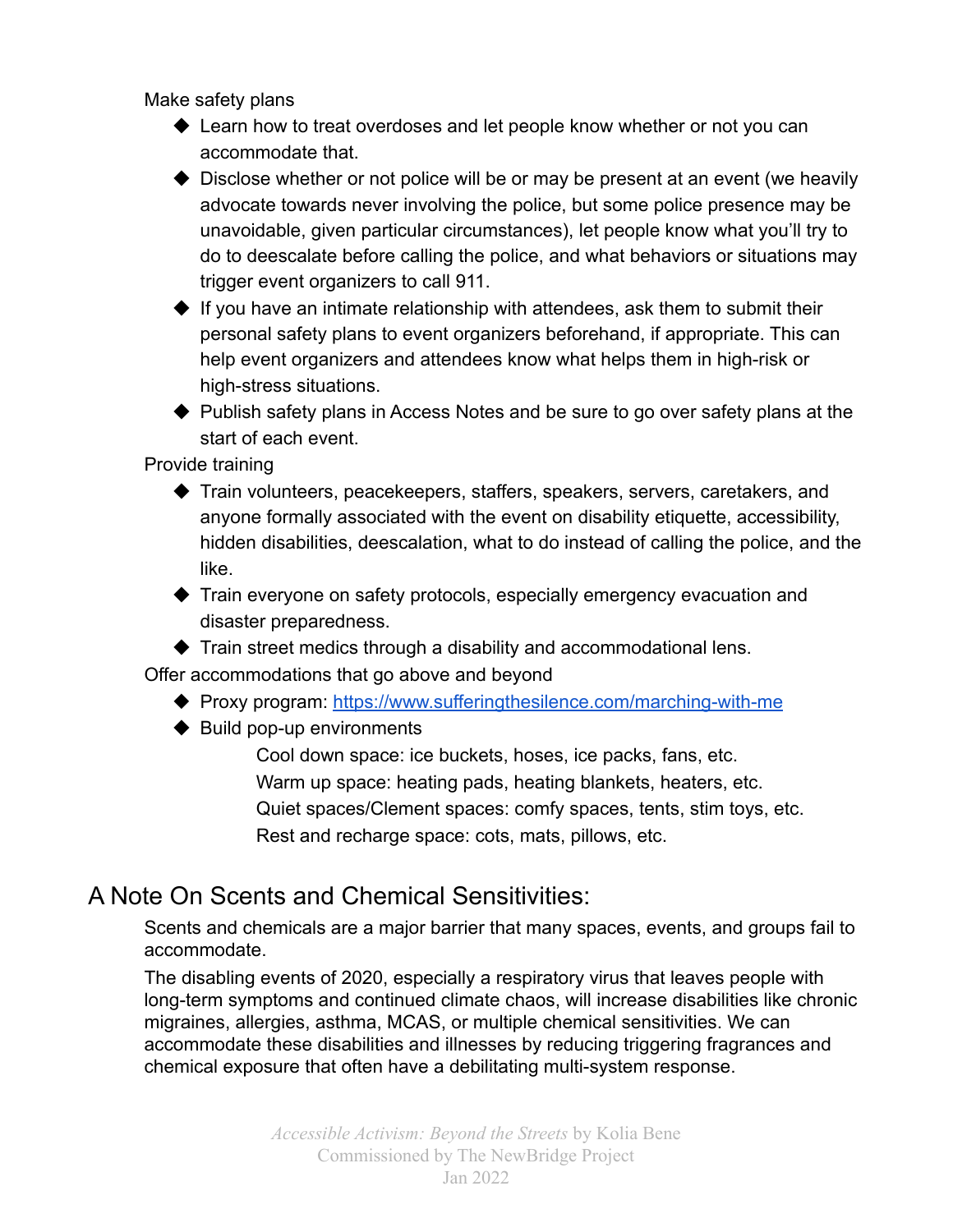It takes a great deal of effort for disabled people to make it to an event or place. Getting sidelined by an unforeseen barrier like scents or chemical exposure can be disheartening and can cause illness that lasts weeks to months, and even years.

Things to consider:

- ◆ Even "all natural" or organic products can be harmful. When we say scent-free we really mean all scents and fragrances! For example, an organic ethically sourced lavender essential oil can still be harmful to people!
- ◆ Personal & Community Practice

Get in the habit of going scent-free. As your hygiene products run out, replace them with non-scented options as much as possible. This includes, but is not limited to: laundry detergent, hair products like shampoo conditioner hairspray gel, deodorant, hand sanitizer

Transition the cleaning products and sanitary products at your organization to be scent-free and less toxic, especially hand soap. Eliminate scented filters, candles, air fresheners, and the like.

If your organization has the budget, offer a scent-free product monetary bonus to incentivize people to switch out their products.

In the very least, try your best not to put on scented products before an event.

See especially: smoking and vaping.

◆ Communicate

Clearly post when a space is cleaned with cleaning supplies on your website. Alert people on social media that you're having a cleaning day in your space.

If you are unable to offer a scent-free space, clearly write in promotional materials "This is not a scent-free event/environment/space."

If you do have a scent-free policy, make sure it's broadcasted regularly, especially as new people follow your social media accounts or join your community.

### ◆ Smoking and Vaping

Try your best not to smoke or vape before or during an event. If you smoke or vape before, try your best to change into clean scent-free clothes. What may be a subtle scent to you could be deeply harmful to someone in your community.

If the event is stationary, have organizers announce and designate a smoking section. Do not smoke or vape in a crowd, as this can seriously aggravate a variety of medical conditions. Smoke very far away from the crowd. Please know that your smoke break could cause unseen ripple effects, like sending a fellow activist into a flare up that may last weeks to months.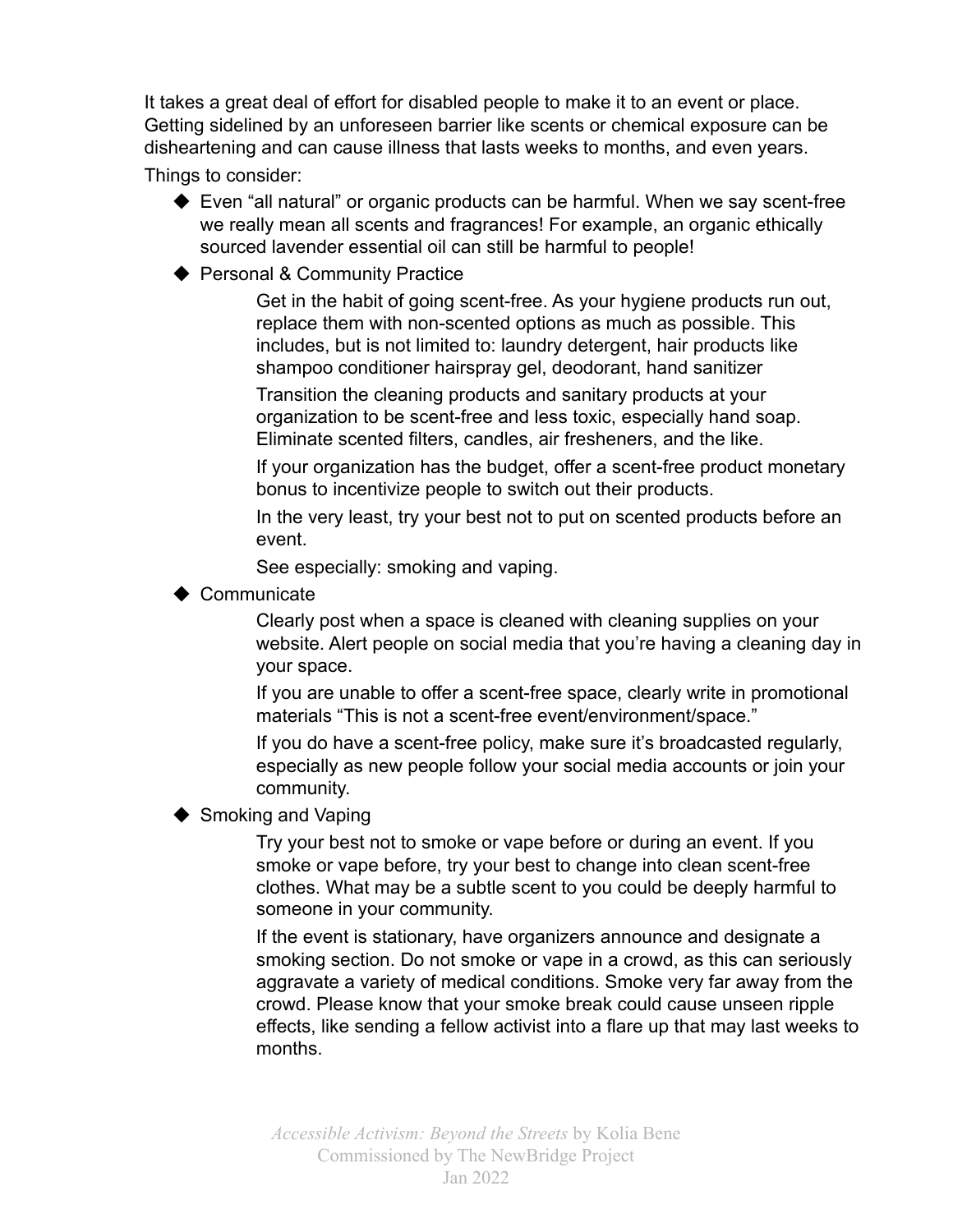### Hybrid Event Models

When an on-the-streets or in-person event is the best strategy, we recommend adding virtual components to create a hybrid model for those that are unable to attend. This usually requires technology and we recommend testing tech set-ups prior to the event if possible.

Engage remote presenters while hosting an in-person event

◆ Disabled people should be platformed during events, but lack of accessible infrastructure, expensive and inaccessible transportation, lack of care support, symptom flares, and transmutable viruses like the flu and COVID are just a few barriers to disabled participation. We offer a few ideas on how to still include disabled presenters.

> Proxy model: With consent, have a designated person read or present a disabled person's speech or commentary. We recommend printing and holding up a large photo of the disabled person unable to be present (with consent, as always) so that there is a visual reminder to the audience. We also suggest providing several verbal reminders to properly attribute the words by saying something like, "Again, I am reading a speech prepared by NAME." If it's safe and with consent, give the audience the person's social media handles or contact so that there can be a social aspect to the work, which is so often missed by disabled people forced into isolation.

> Hybrid model: Using tech set-ups, it's possible to livestream a disabled person's speech or commentary. One recent Black Disabled Lives Matter protest had a person give a speech from their home via Zoom. The protest organizers put a mic to the iPad at the in-person event and everyone could hear the speech. If people wanted to interact, they could move closer to the iPad and communicate directly with the person speaking. An ASL interpreter could stand next to the iPad to translate and a CART provider could also be in proximity to display live captioning on a screen projector.

Livestream

- ◆ If it's safe, offer multiple livestreams of an event. Be sure that the person running the livestream is able to monitor the chat box and take requests from people participating virtually. For example, the livestream host may ask, "Is there anything you would like a close-up of?" or "Would you like a tour of the medic tent or any part of the space in particular?" Provide audio descriptions and live captioning to the livestream as much as possible.
- ◆ Test audio and provide a quality experience. We know that multiple restraints exist, especially as it relates to technology. We encourage people to understand that sitting at home and watching something with poor audio, jerky or fuzzy visuals, automated captions that are inaccurate, or lapses in internet connectivity can contribute to feelings of missing out due to disability since it's obvious that those who are able to participate in-person are getting an advantage. We can create better access by approaching difficult tasks, like connecting microphones to a livestream platform, with a great deal of love.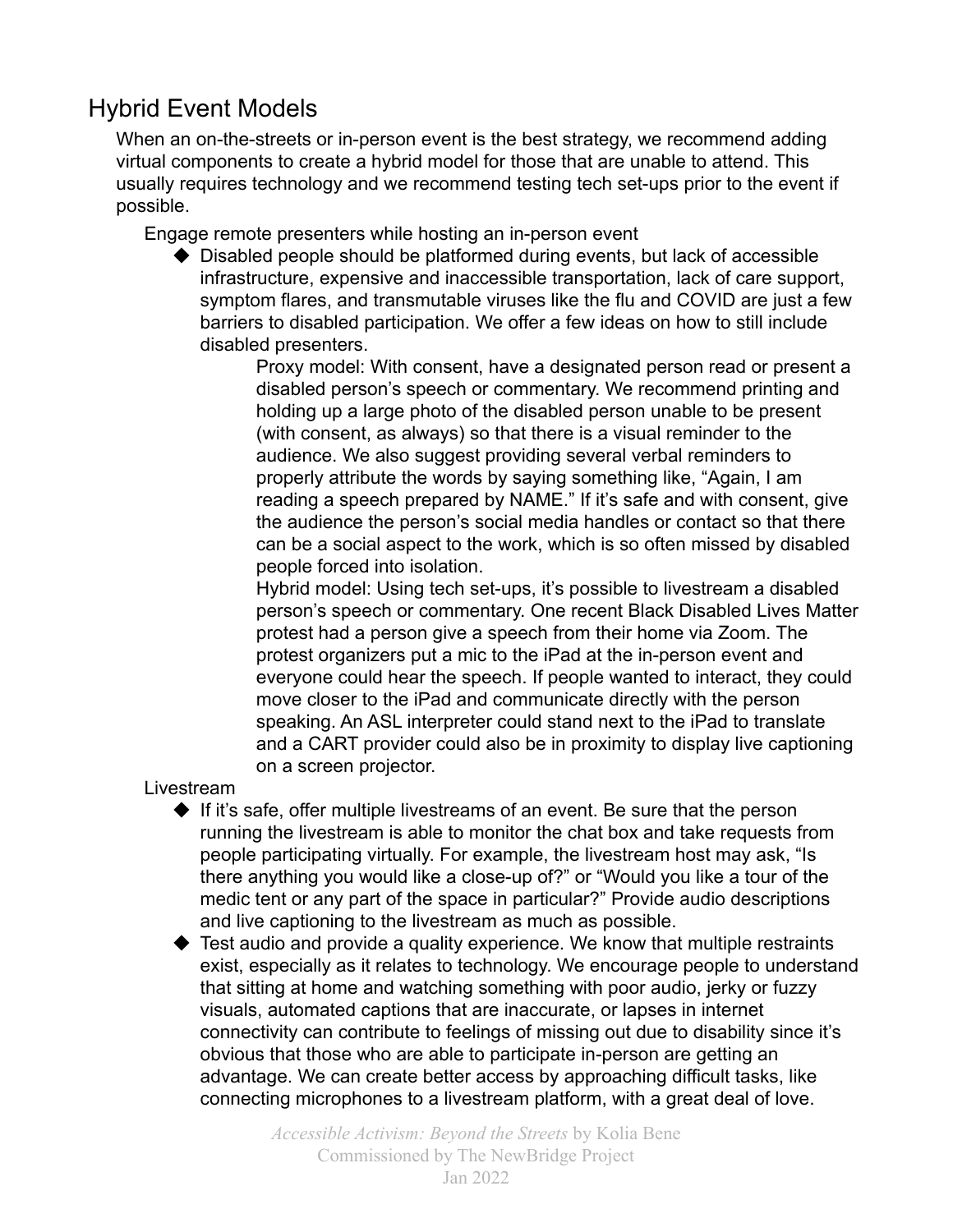Offer Summaries

 $\blacklozenge$  If safe, offer transcripts, notes, replays, phone calls detailing an event, photos, and videos soon after the event so that disabled people can get an understanding of what happened if accommodations were not possible or not present.

Pause and Check-In

- ◆ Build in ample check-ins to your event schedule. Be sure that there is a way for people watching from home to alert organizers to audio or visual issues.
- ◆ Understand that it's better to pause an event to fix accessibility issues than it is to push forward in order to stay on schedule or maintain appearances.

Centering access at a protest or action is a practice, not a destination. It is likely that you will not meet everyone's access needs for every event. Keep in mind that due to conflicting access needs, it's impossible to ever reach full access. Be humble, take note, and find solutions for the next time. It's also likely that even if you think through every possible access need you can think of, some disabled activists will still not be able to attend. An elevator to a subway will be out-of-order, or they'll be flaring up and unable to get out of bed, or they'll get sick from the scent in a taxi or ride-share, or they're immuno-compromised during a global pandemic. Find ways to continue to center disabled allies beyond their role in your event and continue to go out of your way to extend invitations to the disability community.

# Before the Event: for Attendees, Supports, & Caregivers

This section is meant to help attendees specifically consider the access needs of themselves and others during a protest or action, and is not an exhaustive list of things you should know and prepare before attending, such as legal/safety considerations or protest strategy. Make sure to read the info specific to your event and connect with comrades who have attended similar actions to the one you're attending. Many documents on protest safety and preparation exist. This section aims to provide accessibility-specific information perhaps not found in those common resources.

### Request accommodations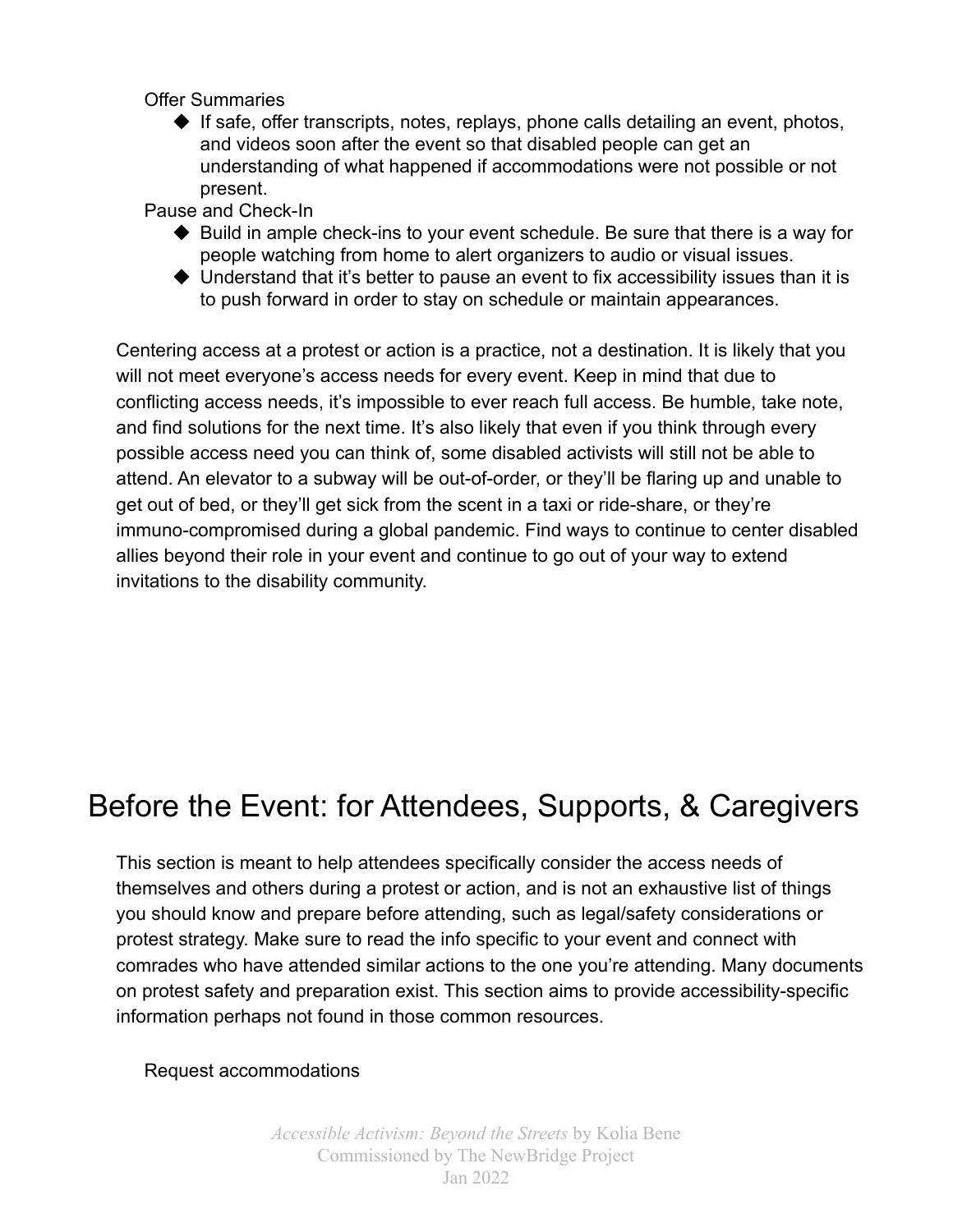- ◆ Hopefully there will be a clear way for you to request accommodations at an event. Remember that it is always within your rights to ask for what you need. We extend solidarity to the pain we experience when we must constantly ask for inclusion and basic rights.
- ◆ Ask a friend to request accommodations for you. Requesting is emotional work and hopefully a friend can alleviate that weight for you!

Have a buddy with you

- ◆ It's helpful if you can support each other's needs! Maybe one of you can see, and the other can carry water.
- ◆ Talk to your buddy about how often you'll need breaks and what those breaks might look like.
- ◆ If you're especially gregarious, post in the event communication spaces that you are happy to be someone's buddy and offer to meet via a phone call, FaceTime, etc. before the event to establish trust.

Create a safety plan and share it with people who attend with you.

- ◆ Establish an emergency contact person. This person should be someone who is not attending the event and who will be reachable via phone during the event and all the way until you make it home safely.
	- Safely remind your contact person where you will be and the approximate time they can expect an "I'm safe" text.
	- Consider sharing your emergency contact information with an event coordinator or street medic in the event that you get arrested, hospitalized, or are in need of more support. You will then have an advocacy team that knows your specific access and medical needs.
- ◆ Know your needs for before, during, and after the action(s)/event.
- ◆ Know your boundaries.
	- How long do you want to be at a location?
	- What would cause or cue you to leave early?
	- What behaviours make you feel unsafe?
	- What might cause anxiety, stress, or a meltdown?

### ◆ Know your triggers.

Carry a small piece of paper with a list of ways to soothe yourself should you need to be reminded. You can also have this list on your phone, if having a phone is safe. Soothing mechanisms can be breathing exercises, fidget toys, playing a song you like with headphones in, or taking breaks to scroll on your phone (again, if having a phone is safe).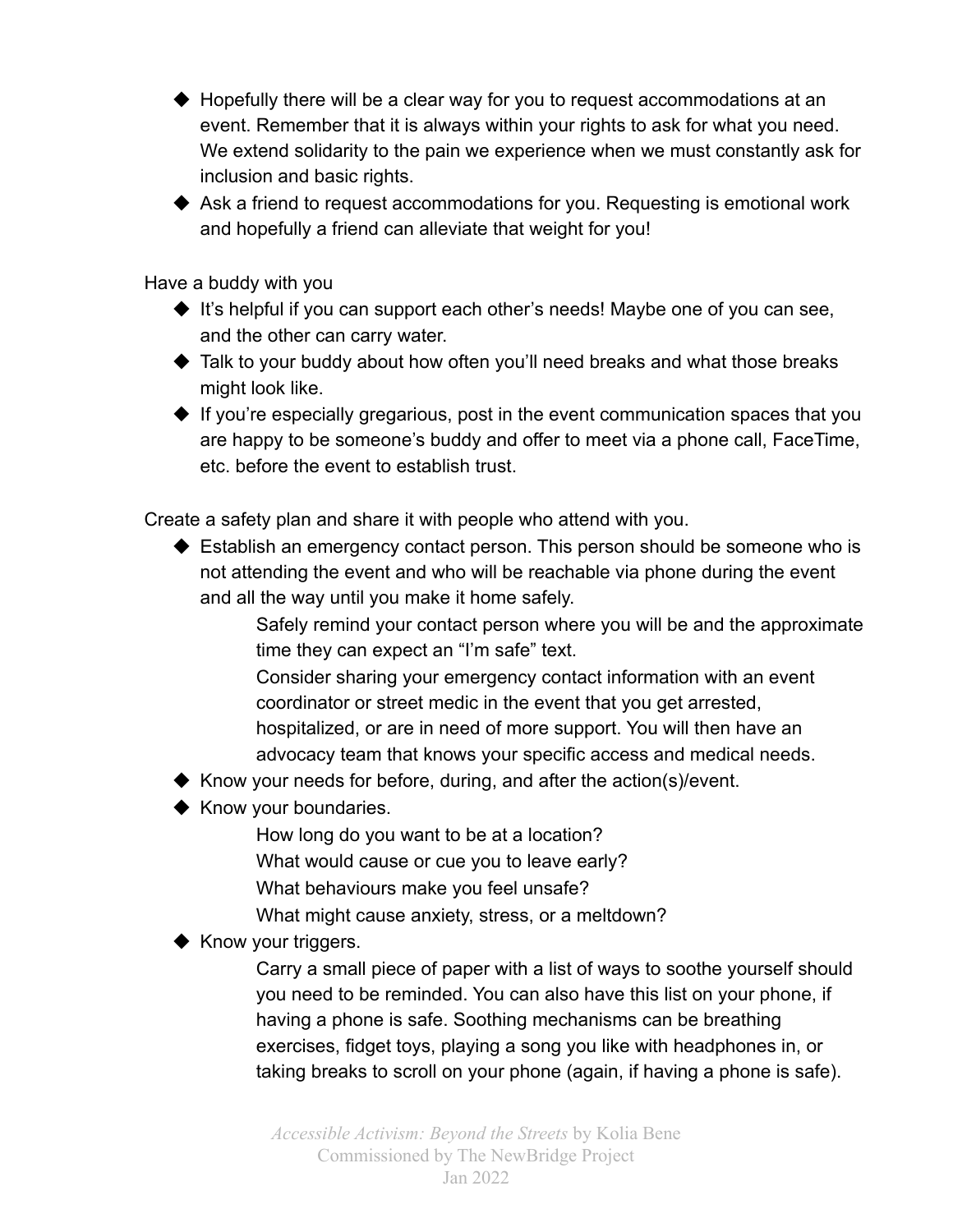Create a plan for soothing and comfort to happen after the event should you be triggered during the event.

- Create a list of things that may cause you pain or a flare up onset.
- ◆ Designate a place to meet should anyone get triggered or separated from the group.

Create an exit plan in case of medical emergency, locate the nearest hospital, and have your emergency contact available.

◆ Note: You might have different emergency contacts for different things. The person you call when you're injured might be different than the person you call when you're arrested. Know your people, and make sure they know they're your people.

#### Medicine

- ◆ Friendly reminder to take your meds!
- ◆ Write down any medical conditions and medications
	- On the back of your sign, a note in your pocket, on your body. This is helpful if you become unable to communicate verbally and need to point at key information to a street medic, buddy, etc.
- ◆ Bring your medicine in it's prescription bottle, even if you think you'll be home in time to take it. This is important in the event that you get arrested and need medicine distributed. It could also be helpful if you get held up longer than you anticipated.

Plan ahead for fatigue and physical stress. Rest, take pain medication or herbal tinctures, or utilize other tools you have for entering high stress environments. Let your caregivers know that you may need extra support after an upcoming event.

What to Bring **Gloves** Goggles/protective eyewear Hand sanitizer High-calorie foods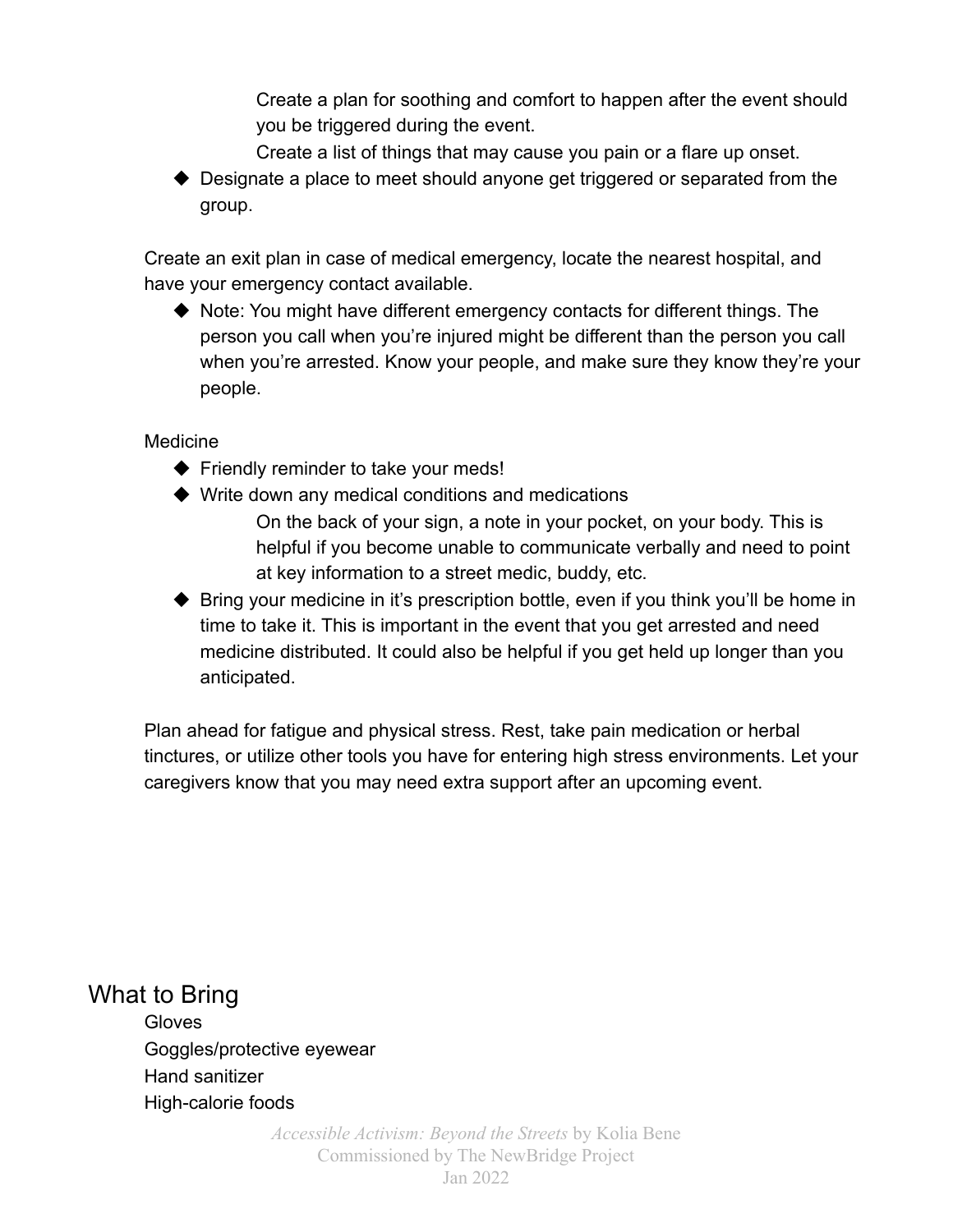Inhaler

Masks

Mobility devices and mobility aids

Prescription medication in original bottles (even if you think you'll be home before you need to take it)

**Tissues** 

Water in a bottle you don't mind getting lost or destroyed, depending on the type of event.

Wear glasses and bring spares if possible. Don't wear contacts, as it's a danger should you encounter tear gas.

Wear clothes and shoes that are comfortable and moveable and that you wouldn't mind getting damaged or destroyed, depending on the type of event.

Check out the list below for more ideas on what to bring!

# Before the Event: for Street Medics

- 1. Educate yourself on the access needs of participants. While it's impossible to know every possible access need that might arise, some attendees may choose to disclose disabilities or potential needs in advance. For example, you may know in advance that you'll be sight guiding a blind participant, or that several participants using mobility aids are attending your event, and you can review this guide accordingly.
- 2. Prepare your medic supplies. Below is an inconclusive list of supplies that includes accommodations specific to disability needs. A huge component of accommodations is letting people know what's available. Can you post a list or photo of supplies that will be available on social media before an event? Is it possible to carry a double-sided sign similar to a picture menu that shows what's available? Perhaps you can create a "flag" with fabric that lists all the supplies you have in your backpack and safety pin it over your backpack. People will be more likely to ask for help if the offer is visible.

### List of Supplies:

Below is a list of supplies crowd-sourced from a group of disabled people. Much of this list will be redundant to typical street medic packs and we offer notes for some benefits of these supplies that may be less obvious. Please note that becoming a street medic takes a serious commitment to specialized training and carrying these supplies does not turn a person into a street medic, but it certainly can be helpful to have these things for yourself and other event attendees.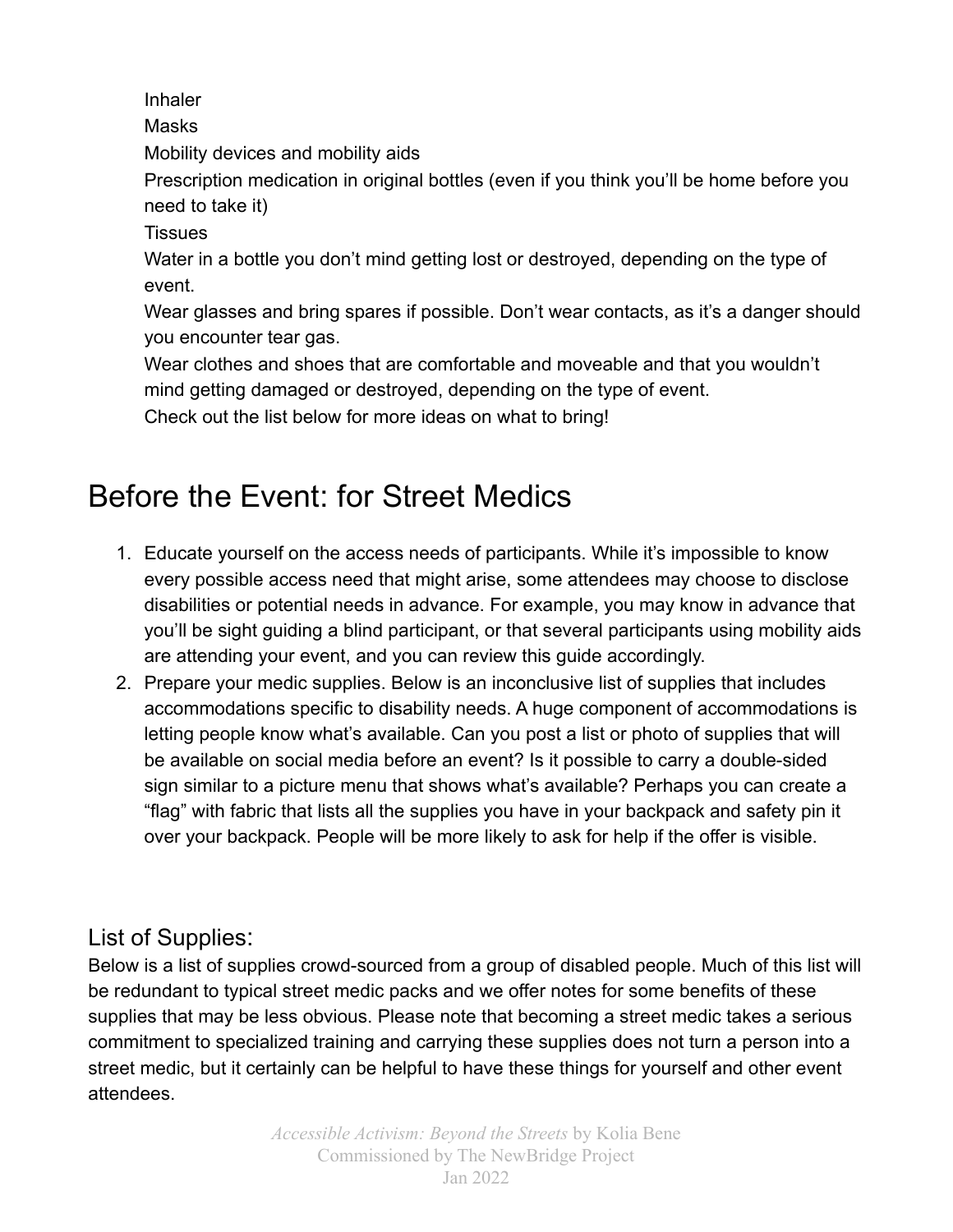Properly cleaning and sanitizing these items between each use with low-to-non-toxic and scent-free cleaning supplies should be a priority.

Access Vest: A safety vest for each member of the access team that says something like "ACCESS TEAM" or "ACCESSIBILITY SUPPORT" or "ACCESS SUPPORT" in large legible letters.

Anti-fog wipes: There are many glasses wipes on the market that significantly reduce fog caused by wearing a mask. Most should be scent-free, but many can cause reactions to people with chemical sensitivities, so be aware of that and ask for consent before opening them in proximity to people. Also store in an airtight container away from commonly used supplies.

EDIT: Anti-chafing supplies: Chafing can be extremely painful and sensorily overwhelming. Having something like scent-free anti-chafing sticks can offer a great deal of relief, especially during actions with lots of movement.

Automatic small fans: Consider buying fans that do not require a person to hold it themselves, if possible, as to accommodate people who may be unable to hold an object while needing heat relief. Fans can also be used to regulate emotions because they provide a nice sensory experience.

Baby wipes: Try to find unscented and hypoallergenic baby wipes. If the wipes have a scent, tell the person about scent/ask for consent before using it if possible.

Battery packs: External phone chargers help people who use their phone as a primary means of communication.

Blankets: While quite cumbersome and not suitable for most street actions, weighted blankets can be extremely soothing during anxiety attacks and autistic meltdowns. Cheap fleece blankets are also soothing and should be washed with unscented laundry detergent between each use, if possible. Of course, emergency rescue blankets have many medical uses, and can also be used to create ad hoc privacy barriers for anyone experiencing a meltdown, anxiety attack, or having an emergency bathroom situation.

Cots: If your team has cots, consider letting trusted activists borrow them for events because laying down or elevating legs are common access needs. Also consider writing the weight that the cot supports in large writing as to encourage fat participants to use the cots without fear.

Disinfectant wipes: Encourage participants to wipe down microphones, megaphones, and other objects that may be used by multiple people between each use. Note that these wipes may aggravate chemical sensitivities, so use them with consent and keep the wipes in an airtight space away from other commonly used supplies.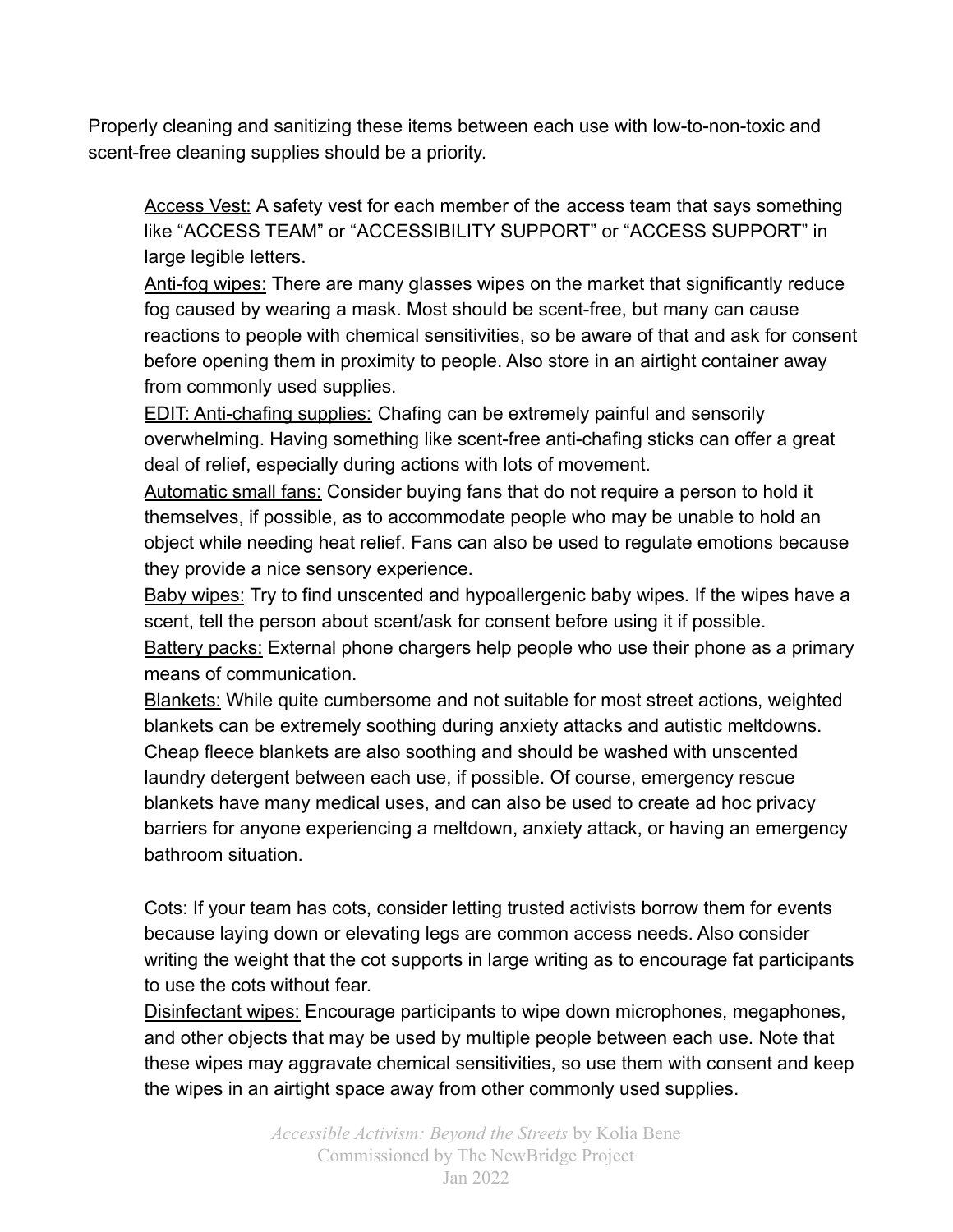Ear defenders: Ear defenders offer more sound protection than earplugs and good pairs can be found for as cheap as £15 a pair. Offer these to people who need sensory relief, or people that may benefit from a visual cue to show other people that they're in need of space/time alone, like after getting out of jail. Ear defenders might be especially good for the lending library.

Earplugs: Consider putting pairs in individual baggies if possible for easier distribution and sanitary purposes and so that people might be able to get further use out of them. Extension cords

### Extra shoe laces: You never know!

Foldable chairs: When buying chairs, try to get wide chairs that support a lot of weight to accommodate fat people. If your team has folding chairs, consider letting trusted activists borrow them for events because sitting is a common access need. Also consider writing the weight that the chair supports in large visible writing using a permanent pen as to encourage all participants to use it without fear.

Hand and foot warmers

Headlamps and flashlights

**Heaters** 

Heated blankets and heat pads

Incontinence underpads

Inhalers

Knee pads for street medics: Your access needs matter!

Laminated guide: Again, can you create a "menu" of what's available in your pack? Pads, tampons

Plastic straws: The only safe straw on the market for disabled people and people receiving medical attention is the plastic straw. To learn more about the ever pressing issue of medical ableism, check out #SuckItAbleism on Twitter. Straws were created with the medical purpose of helping disabled people consume liquids, and long bendy plastic straws are especially useful in a variety of situations.

### Portable phone chargers

Saline: Saline is sometimes better than water for rinsing eyes, especially for people with Ehlers Danlos Syndrome.

Sharpies: Offer ways for people to write important information on their bodies. We have yet to come up with a way to offer this to people with chemical sensitivities that aren't incredibly labor intensive, like sewing information onto clothing.

Sidewalk ramp, portable: This won't be feasible for many actions, but again, perhaps street medic teams can help create, store, and lend larger supplies to community members.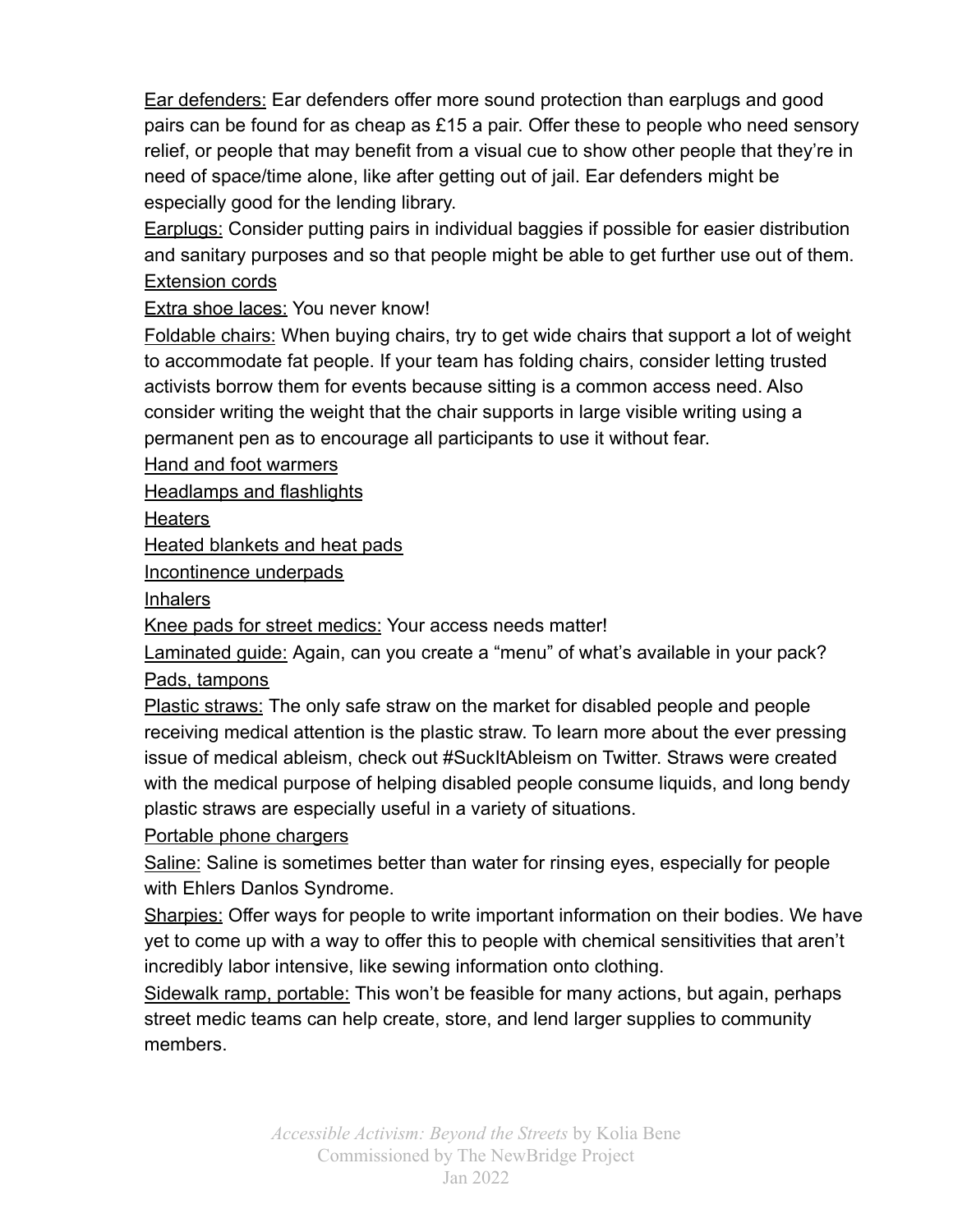Sign to indicate BSL available: Invest in large, durable signs that indicate where an BSL interpreter is located. Consider attaching it to a large pole so that it's visible from a distance. In the Printable section!

Stencils: Create a braille stencil for important phone numbers using a thin piece of cardboard and a small hole punch. Place this stencil over someone's arm and use clear nail polish to create a raised braille phone number. This suggestion came to us via Twitter and we are curious to hear of efficacy.

Unscented hand sanitizer

Unscented lotion

Unscented sunscreen

Sun protection:

Disposable sunglasses: Consider carrying and distributing roll-up sunglasses similar to what ophthalmologists use, even on non-sunny days, as eye protection can help people feel safe during sensory overwhelm. Reusable sunglasses

Visors

Warm gear: Extra socks, gloves, hats, scarves, etc.

Water for service animals

Welding gloves for tear gas canisters

Wheelchair and other mobility aids: Many communities have nonprofits dedicated to refurbishing donated mobility aids. Mobility aids can also be found at garage sales and discount donation stores. We suggest having mobility aids that the community can rent for free, as many people can't afford their own mobility aids, have dynamic disabilities that don't always warrant a purchase of mobility aids, but without mobility aids they are unable to participate in specific events, like organized marches. We love the practice of taking a wheelchair to an event with a sign on it that says, "Need a ride?"

Food & Medicine

Cough drops/lozenges/hard candies: Be able to provide the full ingredient list and consider having a few options like sugar-free and gluten-free. Cough drops are great for their most commonly known uses and are also awesome for emotional regulation. Hard candies are great for diabetics and hypoglycemia. Electrolytes in many forms, especially electrolytes that are sugar-free and artificial dye free. Also consider electrolyte popsicles on hot days. Water soluble pain medications for people with feeding tubes Meal replacement shakes for people with feeding tubes, gastroparesis, etc. Notes on food allergies, gluten intolerance, and other food sensitivities

■ Ensure that all medicines are gluten-free. For instance, clear-coated Advil gel capsules are made with gluten and will cause major issues for